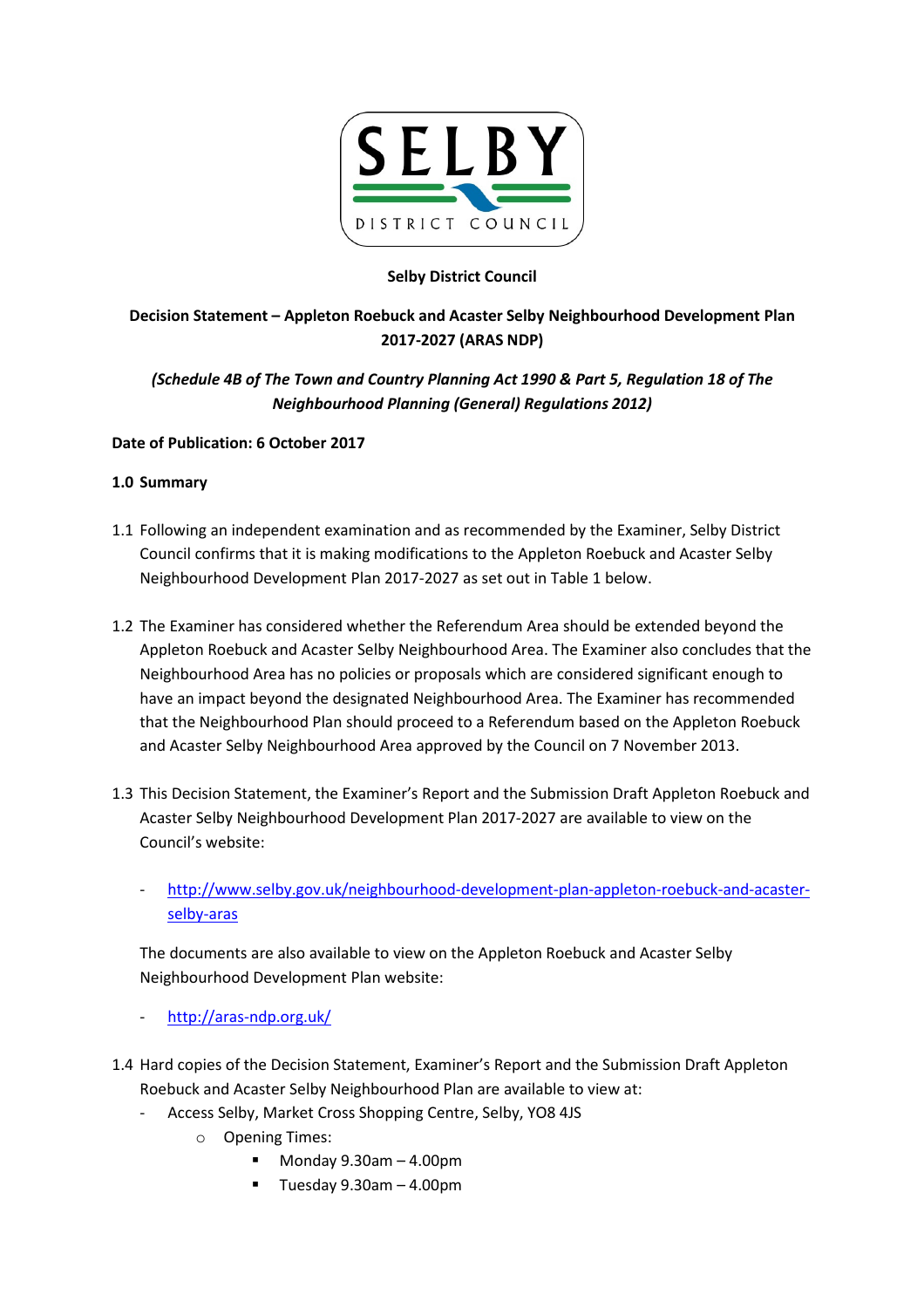- Wednesday 10.00am 4.00pm
- Thursday  $9.30$ am  $-4.00$ pm
- Friday 9.30am 4.00pm
- Local Libraries (during opening hours)
	- o Selby Library, 52 Micklegate, Selby, YO8 4EQ
	- o Barlby Library, Howden Road, Barlby, YO8 5JE
	- o Tadcaster Library, Station Road, Tadcaster, LS24 9JG
	- o Sherburn In Elmet Library, Finkle Hill, Sherburn In Elmet, LS25 6EA

#### 2.0 Background

- 2.1 Appleton Roebuck and Acaster Selby Parish Council, as the qualifying body, submitted an application to Selby District Council for the whole of the parish of Appleton Roebuck and Acaster Selby which was formally designated on 10 December 2013 as the Appleton Roebuck and Acaster Selby Neighbourhood Area.
- 2.2 The Appleton Roebuck and Acaster Selby Neighbourhood Development Plan was published by Appleton Roebuck and Acaster Selby Parish Council for a pre-submission consultation (Regulation 14 of the Neighbourhood Planning (General) Regulations 2012) for 7 weeks between 6 June 2016 and 24 July 2016.
- 2.3 Following the submission of the Draft Appleton Roebuck and Acaster Selby Neighbourhood Plan to the Council on 5 December 2016, the Plan was publicised and representations were invited. The publicity period ran for six weeks between 21 December 2016 and 15 February 2017.
- 2.4 The Council, with the agreement of Appleton Roebuck and Acaster Selby Parish Council, appointed an independent examiner, Mr Robert Yuille MSc Dip TP MRTPI, to consider whether the Plan meets the 'Basic Conditions' (and other legal requirements) required by legislation and should, therefore, proceed to referendum.
- 2.5 The Examiner's Report was published on the Council's website on 15 September 2017. The Report concludes that, subject to making the modifications recommended by the Examiner, the Appleton Roebuck and Acaster Selby Neighbourhood Development Plan meets the Basic Conditions and other legal requirements and should proceed to Referendum.
- 2.6 Following receipt of the Examiner's Report, the Council is required to consider each of the modifications recommended with the reasons for them and decide what action to take.

#### 3.0 Decision and Reasons

3.1 The Examiner has concluded that with the specified modifications, the Appleton Roebuck and Acaster Selby Neighbourhood Development Plan meets the Basic Conditions stated and other legal requirements. These modifications are outlined in Table 1 below.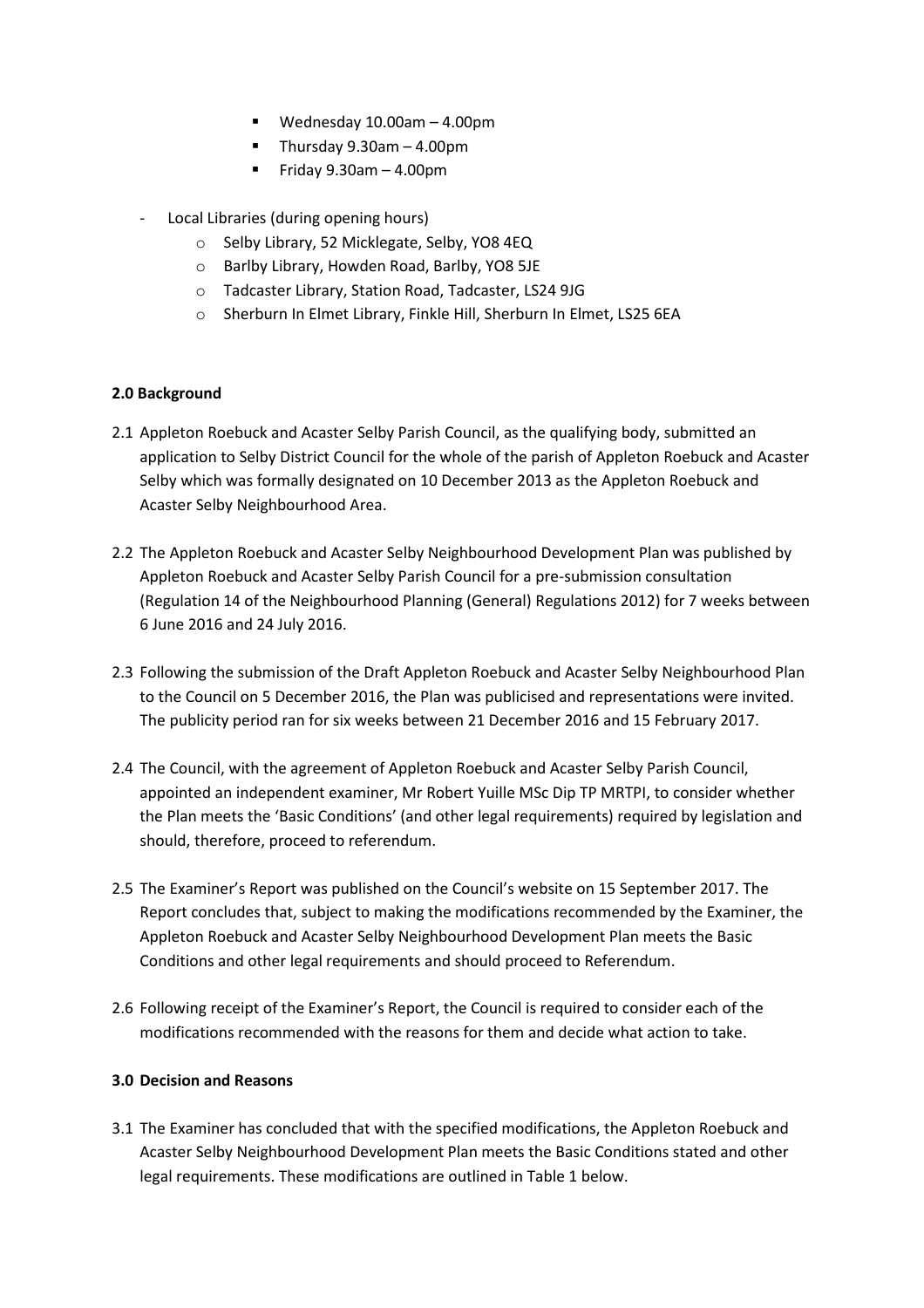- 3.2 The Examiner's Report has recommended a number of modifications to the Plan in order that it meets the Basic Conditions and other legal requirements. These modifications are set out in Schedule 1 of Table 1 below. In addition there are a number of corrections, clarifications and additions which should be made to the Plan. Whilst not strictly required to meet the Basic Conditions, such modifications correct errors and improve clarity and would benefit the Plan where justified. These are listed within Schedule 2 of Table 1 below.
- 3.3 The Neighbourhood Planning (General) Regulations 2012, Regulation 18 requires the local planning authority to outline what action to take in response to the recommendations of an examiner made in a report under paragraph 10 of Schedule 4B to the Town and Country Planning Act 1990 (as applied by Section 38A of the Planning and Compulsory Purchase Act 2004).
- 3.4 For the reasons given by the Examiner the Council is satisfied that subject to those modifications being made to the Plan as set out in Table 1, that the Plan meets the Basic Conditions mentioned in Paragraph 8(2) of Schedule 4B of the Town and Country Planning Act 1990, and the Council has agreed to accept the modifications made to the draft Plan under paragraph 12(6) of Schedule 4B to the Town and Country Planning Act 1990 in response to the Examiner's modifications.
- 3.5 To meet the requirements of the Localism Act 2011 a referendum which poses the question, 'Do you want Selby District Council to use the Appleton Roebuck and Acaster Selby Neighbourhood Development Plan to help it decide planning applications in the Appleton Roebuck and Acaster Selby Neighbourhood Area?', as set out in the Neighbourhood Planning (Referendums) Regulations 2012 (as amended), will be held in the area formally designated as the Appleton Roebuck and Acaster Selby Neighbourhood Area.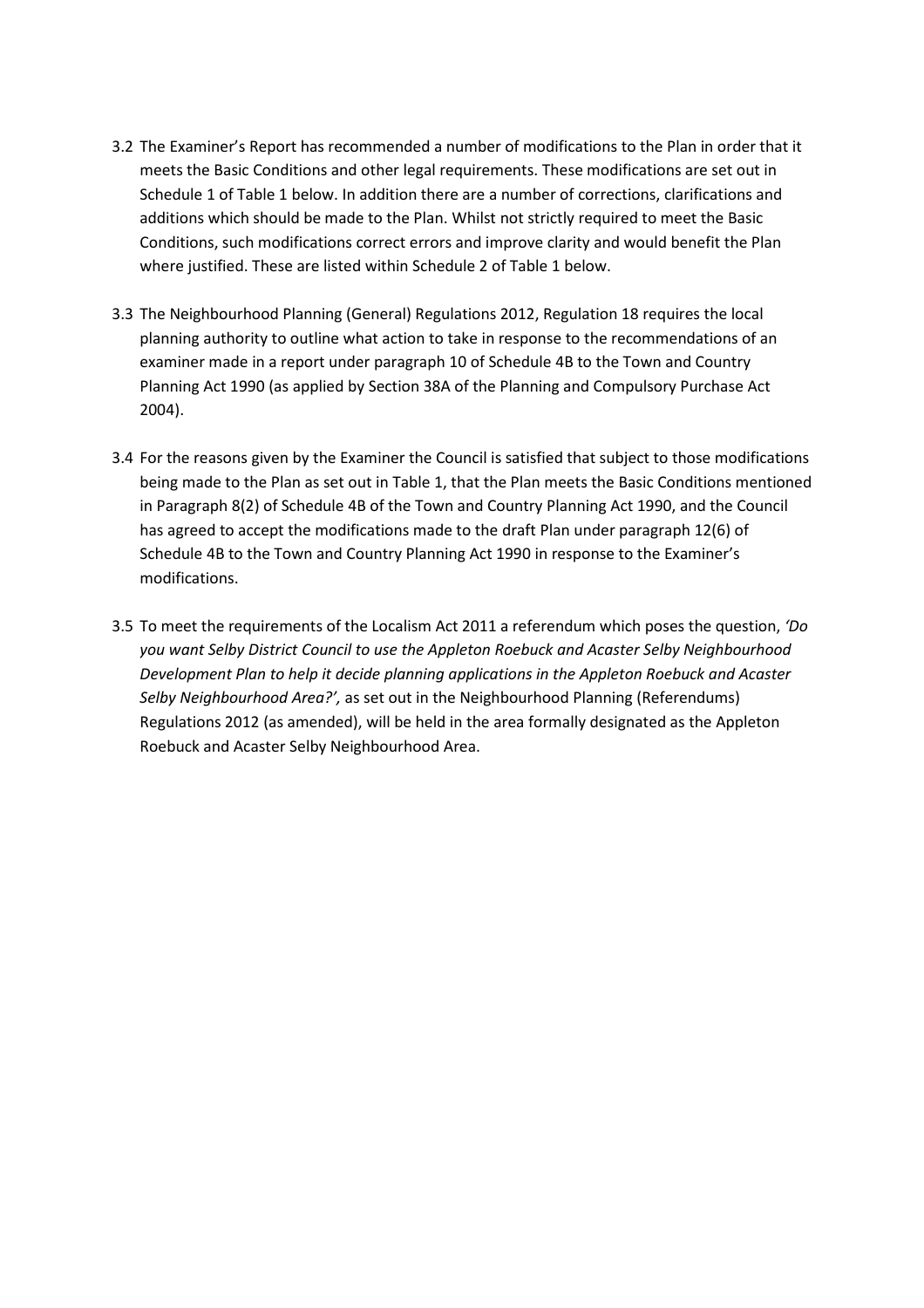### Table 1 – Schedule of Modifications recommended in the Examiner's Report

Schedule 1: Modifications to meet the Basic Conditions (and other legal requirements)

| Proposed<br>modification<br>number<br>(PM) | Page no./<br>other<br>reference | <b>Modification</b>                                                                                                                                                                             | Reason                                                                                                                                                                                                                                                                                                                                                                                                                    | <b>Selby District Council decision</b><br>and reasons                                      |
|--------------------------------------------|---------------------------------|-------------------------------------------------------------------------------------------------------------------------------------------------------------------------------------------------|---------------------------------------------------------------------------------------------------------------------------------------------------------------------------------------------------------------------------------------------------------------------------------------------------------------------------------------------------------------------------------------------------------------------------|--------------------------------------------------------------------------------------------|
| PM1                                        | Policies Map                    | Remove the Local Green Space<br>designation from the 'Ridge and<br>Furrow Field'.                                                                                                               | The Parish Council has confirmed that it<br>is a mistake for the Policies Map to<br>include the 'Ridge and Furrow Field' as<br>that site was rejected following the<br>Local green Space Strategy.                                                                                                                                                                                                                        | Agree to modify the Policies<br>Map to comply with the<br>Examiner's recommendations.      |
| PM <sub>2</sub>                            | Page 21,<br>paragraph<br>4.3.4  | (most at risk) (least at risk)                                                                                                                                                                  | There is a mistake in paragraph 4.3.4 of<br>the supporting text where flood zone 1<br>is described as most at risk' rather than<br>'least at risk'. In the interests of<br>accuracy this mistake should be<br>corrected.                                                                                                                                                                                                  | Agree to modify the text as<br>indicated to comply with the<br>Examiner's recommendations. |
| PM <sub>3</sub>                            | Page 29,<br>paragraph<br>4.5.1  | However, Selby District<br>Council's definition of small<br>scale development' is 10<br>houses or fewer. Therefore,<br>this figure has been adopted in<br>order to comply with their<br>policy. | The District Council has confirmed that<br>while it uses various measures of what<br>amounts to small scale development<br>(for example in 5 year housing land<br>supply calculations a small site is<br>considered to be less than 5 dwellings,<br>while in delegation agreements the cut<br>off point for minor applications - a<br>concept analogous to the concept of<br>small scale $-$ is 10 dwellings) there is no | Agree to delete the text as<br>indicated to comply with the<br>Examiner's recommendations  |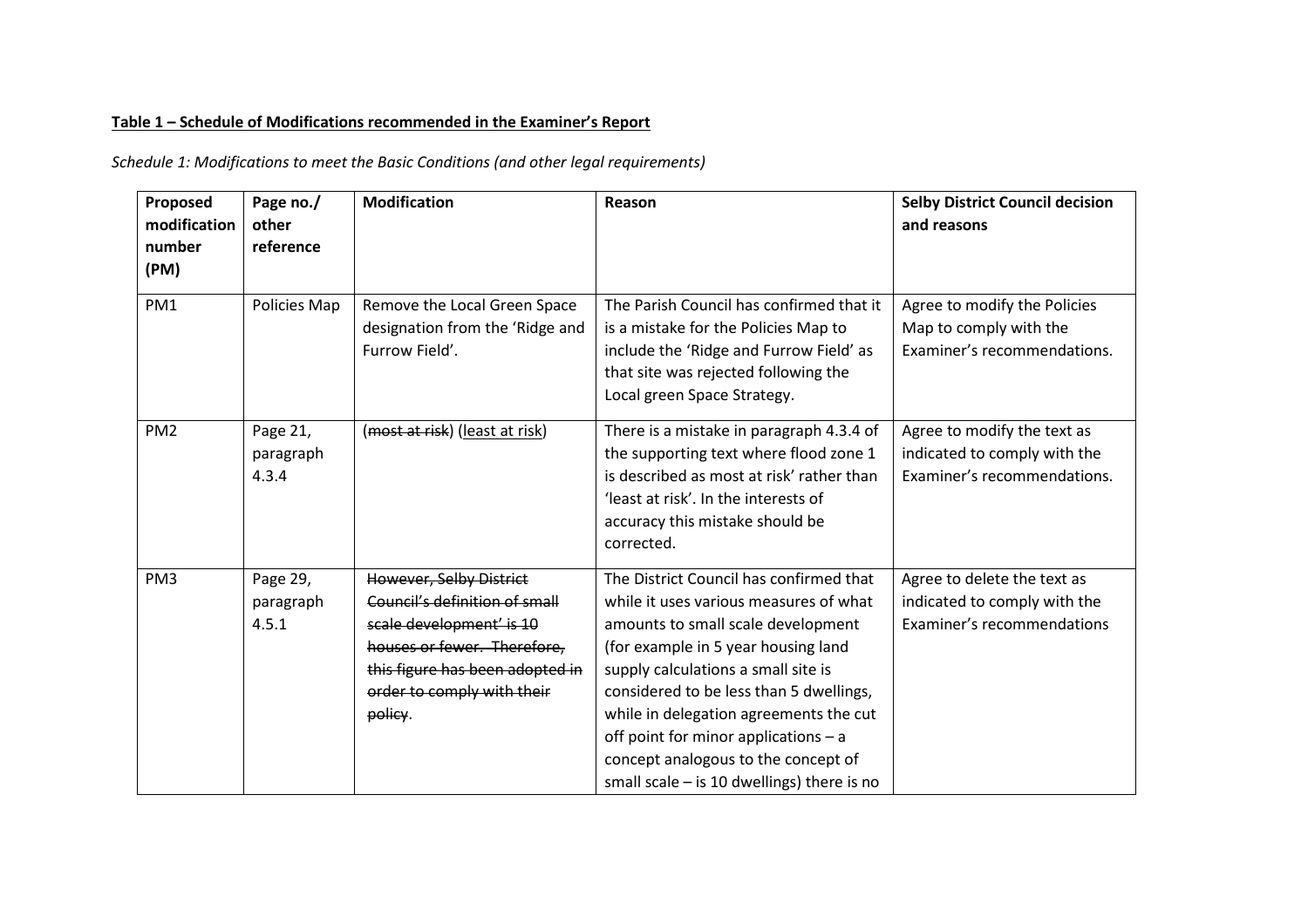|                 |                       |                                                                                                                                                                                                                                       | formal definition of small scale in the<br>development plan. In the interests of<br>accuracy the reference to the Council<br>having a definition of small scale<br>housing should be deleted.                                                                                                                                                                                                                                                                                                                                                                             |                                                                                                   |
|-----------------|-----------------------|---------------------------------------------------------------------------------------------------------------------------------------------------------------------------------------------------------------------------------------|---------------------------------------------------------------------------------------------------------------------------------------------------------------------------------------------------------------------------------------------------------------------------------------------------------------------------------------------------------------------------------------------------------------------------------------------------------------------------------------------------------------------------------------------------------------------------|---------------------------------------------------------------------------------------------------|
| PM4             | Page 30,<br>Policy H3 | b) Car parking spaces must be<br>suitable for the average<br>family sized car unless<br>alternative and accessible<br>car parking arrangements<br>can be made which do not<br>create on-street parking.<br>$\left(\frac{e}{b}\right)$ | The statement that car parking spaces<br>must be suitable for the average family<br>car is neither clear nor unambiguous<br>and should therefore be deleted.                                                                                                                                                                                                                                                                                                                                                                                                              | Agree to modify the Policy text<br>as indicated to comply with the<br>Examiner's recommendations. |
| PM <sub>5</sub> | Page 31<br>Policy WB1 | Support will be given for the re-<br>use of redundant buildings for<br>new economic use where:                                                                                                                                        | Policy WB1 could be interpreted as<br>limiting the re-use of redundant<br>buildings solely to 'economic' uses as<br>opposed, for example, residential uses.<br>Paragraph 55 of the National Planning<br>Policy Framework (NPPF) does,<br>however, allow for the conversion of<br>redundant or disused buildings to<br>residential use where this would lead to<br>an enhancement of the immediate<br>setting. I see no reason why this should<br>not apply in the Parish. Any ambiguity<br>on this point would be avoided by<br>removing the word 'economic' as<br>shown. | Agree to modify the Policy text<br>as indicated to comply with the<br>Examiner's recommendations. |